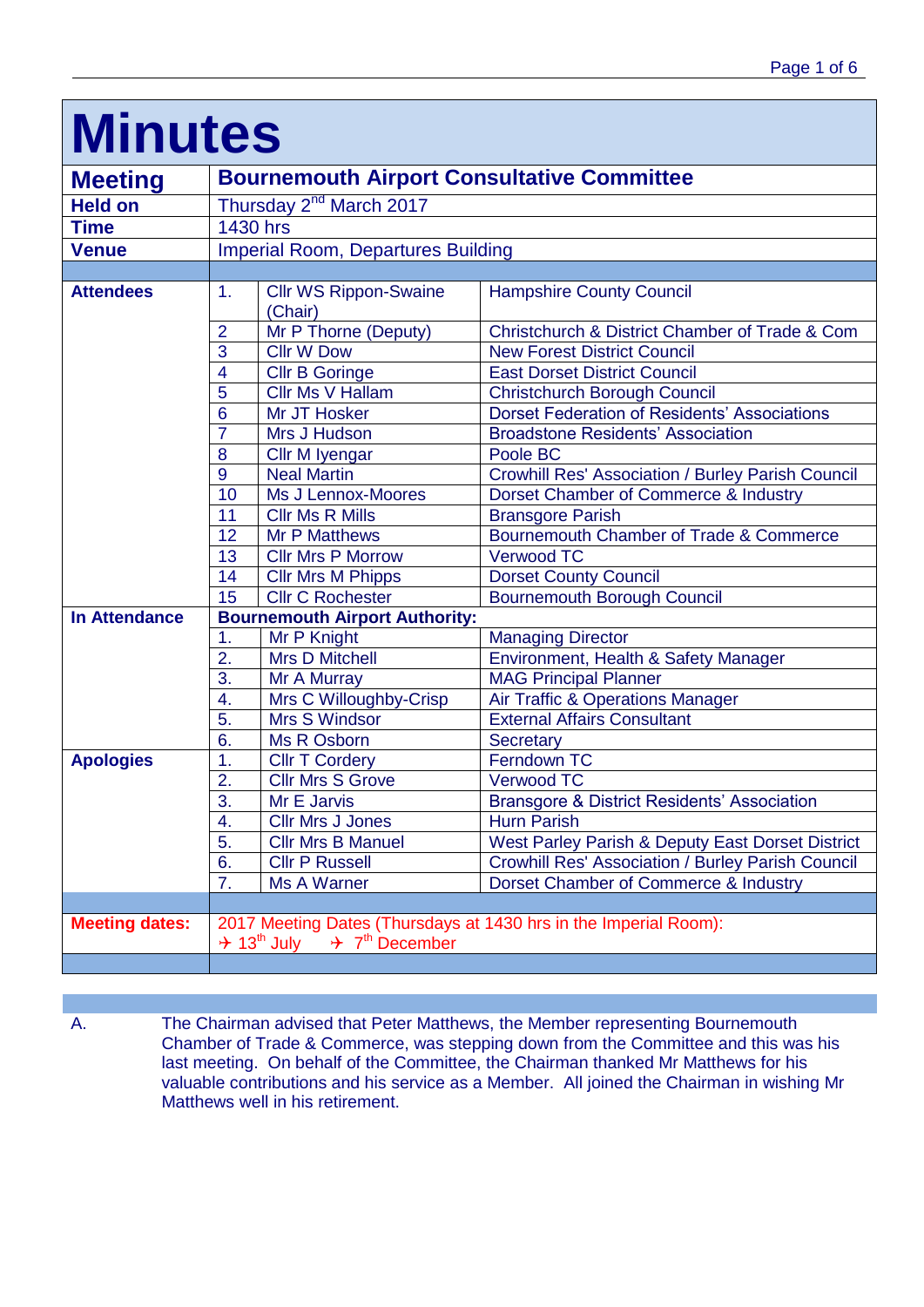B. Prior to the start of the meeting, the Chairman referred Members to the Constitution (available on the website) and the paragraph regarding Deputies. The Constitution stated, *"Each representative shall be entitled to appoint one named alternate member to act as his substitute for the duration of his appointment. The alternate member shall only be permitted to attend meetings in his appointor's absence if prior written notice of his attendance is given by the appointor to the Secretary not less than 1 working day prior to the relevant meeting. A nominated representative may in exceptional circumstances with the Chairman's prior approval (which shall be at his sole discretion) appoint a substitute who is not his nominated alternate member to attend a meeting in his stead."* There had been instances where a person had attended who, although from a Member organisation, was not themselves known to the Committee.

# 1. **Minutes of Last Meeting**

1.1 The minutes of the last meeting, held on  $24<sup>th</sup>$  November 2016, were approved by those present.

### 2. **Matters Arising / Actions**

**ACTION** CLOSED Cllr Phipps to follow-up on the implementation date for the Traffic Regulation Order, policing of which should be suggested to start with the opening of Parkfield School. Update 2/3/2017: Cllr Phipps advised that she had ascertained that signage had been ordered and work would commence on the  $7<sup>th</sup>$  April 2017. The Airport advised that Parkfield School was due to open just after Easter, so all should be in place by then.

#### 3. **Report by the Managing Director**

- 3.1 The Airport updated Members on the current position of the Business. Year to date (1<sup>st</sup> April 2016 to 31<sup>st</sup> January 2017), passenger numbers stood at 606K, against a budget of 535K. Passenger numbers were anticipated to reach 670K by the end of the Financial Year. This was due to high load factors on aircraft, additional winter sun routes being operated by Ryanair, the new Ryanair Krakow route and excellent General Aviation (GA) performance. Passenger performance was analysed by airline, with both Ryanair and Thomson performing well against expectations. Costs were currently flat to budget.
- 3.2 The passenger numbers budget had been revised again to reflect the recent increases and was presently ahead of business plan. The overall Airport budget anticipated a small loss at the end of the Financial Year, however, current performance was quite optimistic and indicated there may be a likelihood of breakeven. Costs were anticipated to be delivered within budget at the end of the Financial Year, as the Business continued to run lean.
- 3.3 It remained important that the Airport continued on its course towards sustainability by increasing revenue, continuing to manage costs very closely and by growing the GA marketing, in particular the Executive Jet market.
- 3.4 Ryanair was to repeat their summer 2016 programme for 2017, with the potential for additional movements added throughout the year. They will be operating 35 departures a week to: Gran Canaria; Tenerife; Murcia; Alicante; Malaga; Faro; Malta; Majorca; Krakow; and Girona. Thomson / First Choice will operate 15 departures a week to: Gran Canaria; Tenerife; Ibiza; Cyprus; Lanzarote; Corfu; Naples; Majorca; Rhodes; and Dalaman.
- 3.5 GA was performing well. Maleth Aero had based two VIP 737s at the Airport, Air X had three VIP 737s at the Airport, there were new hangar opportunities in the planning stage and the Airport was marketing attractive flight training and aircraft parking deals. The Airport continued to review how customer service could be improved, within the tight cost control framework. This included terminal facilities, baggage handling etc but not availability of flights or new routes, as these were under the control of the airline operators.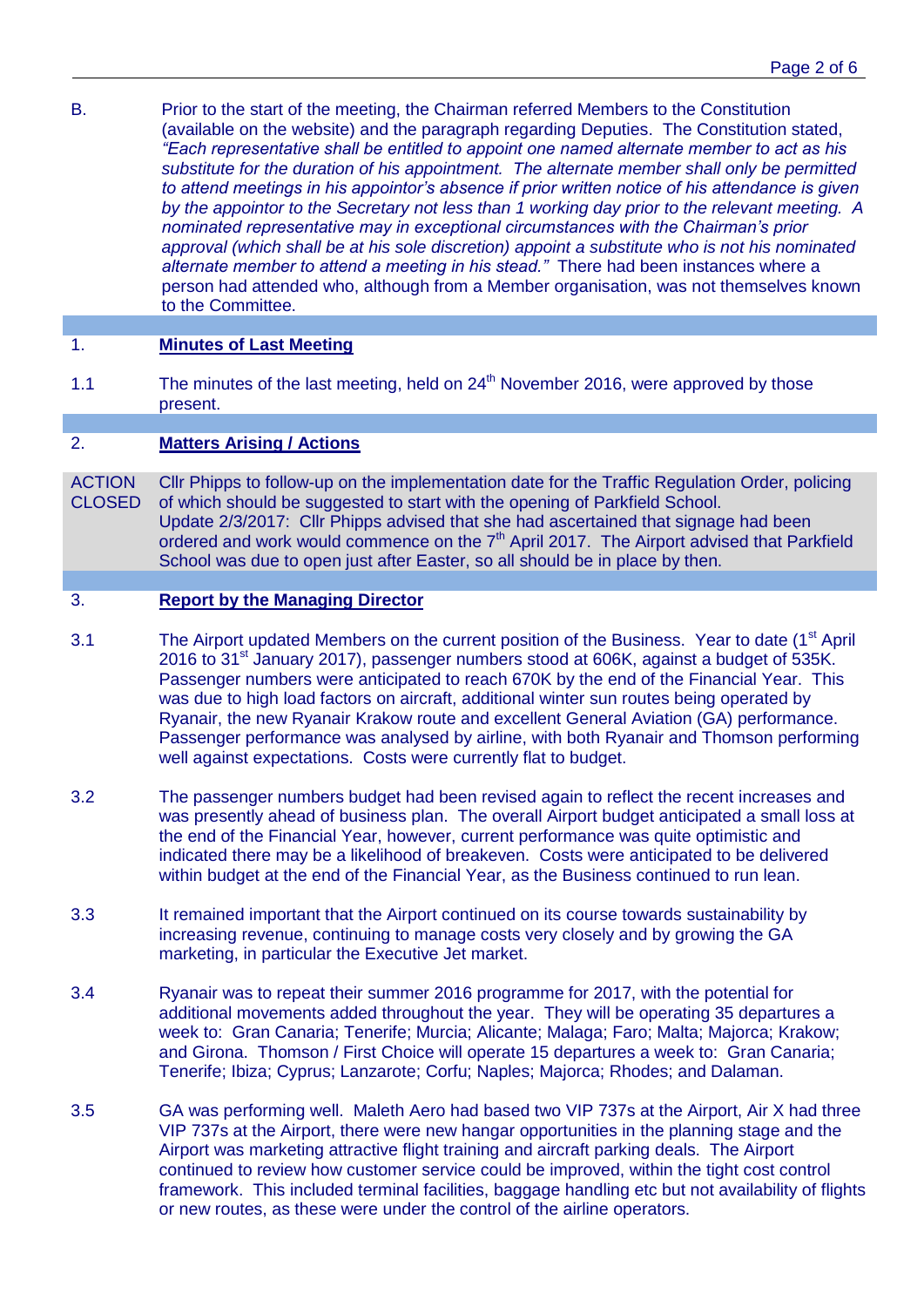3.6 Since the last Committee meeting, the following incidents had occurred:

|                                           | <b>No</b> |
|-------------------------------------------|-----------|
| <b>Aircraft Accidents</b>                 |           |
| <b>Aircraft Ground Incidents</b>          |           |
| <b>Full Emergencies</b>                   |           |
| <b>Local Standby</b>                      |           |
| <b>Weather Standby</b>                    | 11        |
| <b>First Aid</b>                          | 8         |
| <b>Off-Airport Road Traffic Accidents</b> |           |

- 3.7 Airport passenger numbers were shown for the 2015, 2016 and 2017 to date. Passenger numbers for the months May to end November 2016 were all down on 2015's statistics, December 2016 broke even and January 2017 showed a modest increase for the first time in a long period.
- 3.8 Total movements year to date for 2017 were down on both 2015 and 2016, however, passenger numbers had increased due to greater load factors on aircraft with more seating capacity (189-seaters) and GA movements had decreased due to the increase in fuel and maintenance costs. It was noted that a few years ago, the Airport saw movements totalling 66K, however, this figure now stood at 44K. This had not impacted revenue.
- 3.9 A Member asked about the Airport's endeavours to attract more aircraft training flights and said that these were the flights that caused the most disturbance due to low flying circuits. The Airport replied that it was the operators of the larger aircraft, such as the 737s, that it would like to attract for more training and not the smaller GA aircraft. The larger aircraft did not do circuits but used the Airport's ILS and ascended to around 20K feet. The Airport confirmed that the training could also include utilisation of its Cat 3 landing system, which did not necessarily involve landing but fly pasts.
- 3.10 A Member asked whether the Airport had a Flight Simulator Training facility and was advised that the airlines tended to have that facility at their own training bases, as it was so expensive.
- 3.11 The Customer ASQ ("Airport Service Quality" an independent European survey) Survey results had not been received as yet for the winter period.

## 4. **Aircraft Noise Report**

- 4.1 For the period February 2016 to end January 2017, there had been 33 complaints from 21 complainants (not including repeat complainants). Of the 33 complaints, 28 aircraft were found to be compliant and 5 non-compliant (companies had been contacted, where necessary, and reminded of the operational restrictions). It was noted that a few years ago, the Airport received in excess of 600 complaints per annum, so it was pleasing that the present number received had decreased so significantly.
- 4.2 For the same period, there had been 149 complaints from 1 repeat complainant in Merley.
- 4.3 There had also been one other person who had left a significant number of persistent complaints, using aggressive language, on the complaints voicemail. These complaints had not been included in the statistics, as the person had not left their name or contact details so the Airport was unable to ascertain where the person lived and, consequently, the identity of the aircraft, time of flight, flightpath followed etc. The Airport followed up every complaint, where possible, and it was disappointing that this person could not be contacted to discuss the exact nature of their complaints.
- 4.4 Total aircraft movements per complaint were shown and the Airport was well within target.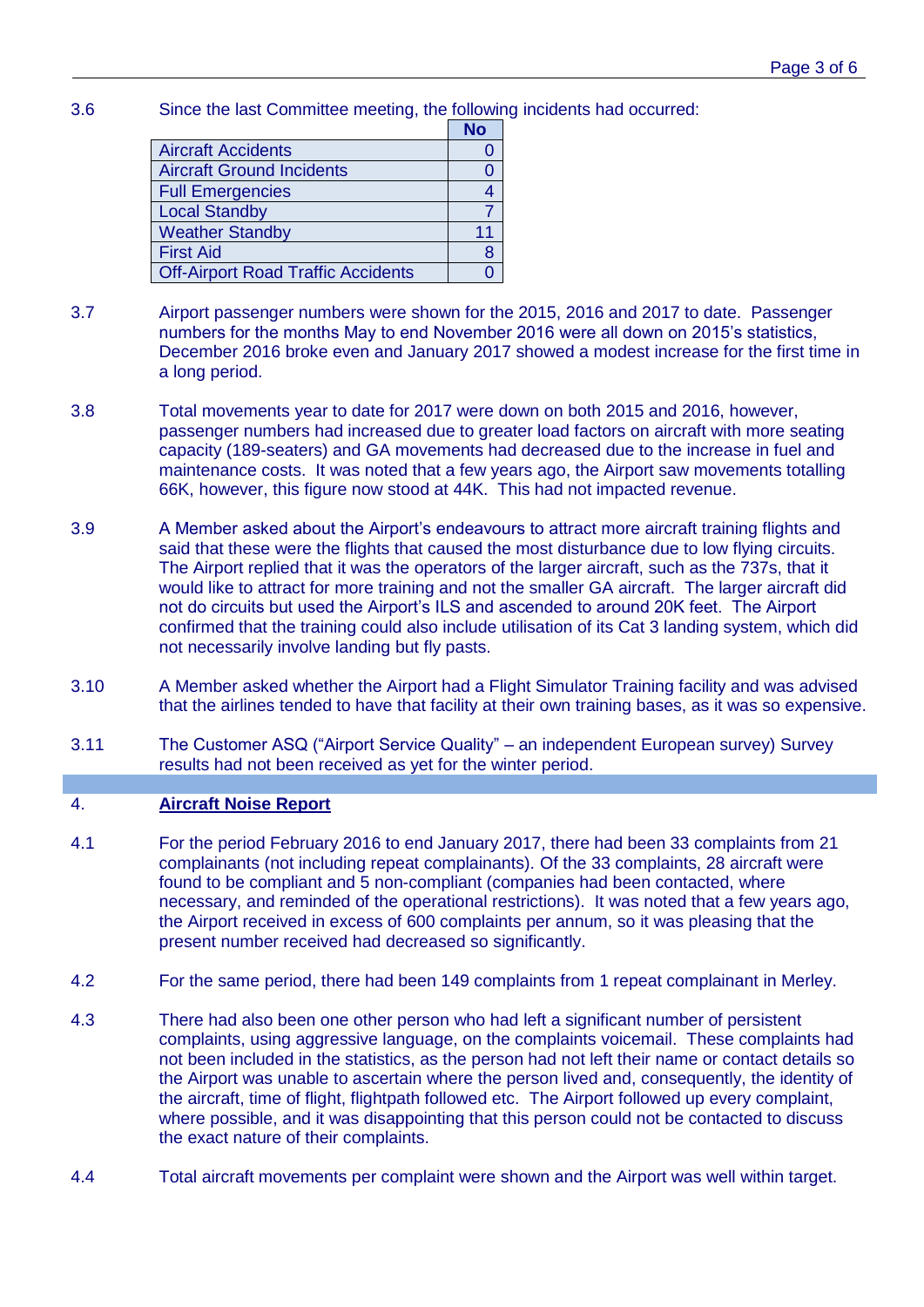4.5 A Member asked whether the Police Helicopter was included in the statistics. The Airport replied that it did not include Police Helicopter movements or military operations, unless their operations were within the Airport's control, for example training requests when they would be under the instruction of Air Traffic Control. It was noted that there had only been one complaint about the Police Helicopter since the last meeting, which was not included,

## 5. **Planning & Policy**

5.1 The document, "Aviation Policy & Consultation 2017" was circulated which detailed the current consultation processes.

> The Airport reported on National Policy. Two consultation documents had been released, with the consultation on both open until 25<sup>th</sup> May 2017:

• Draft Airports National Policy Statement: new runway capacity and infrastructure at airports in the South East of England.

www.gov.uk/government/consultations/heathrow-expansion-draft-airports-national-policy-statement UK airspace Policy: a framework for balanced decisions on the design and use of airspace. www.gov.uk/government/consultations/reforming-policy-on-the-design-and-use-of-uk-airspace

- 5.2 The Draft Airports NPS had been released which essentially set out the Government's preferred solution for delivering additional runway capacity in the South East, i.e. a new North West runway at Heathrow. It gave the proposal a formal policy backing to assist in its delivery through the planning process. The closest regional consultation events were to be held at Reading (12<sup>th</sup> April), Brighton (18<sup>th</sup> April) and London (20<sup>th</sup> April). If Members wished to go, they were to telephone 0300 330 3000 to book a place.
- 5.3 The Government's Draft Airspace Policy detailed more about the principles that should be considered when changes were proposed and how decisions should be made, transparently and with community involvement. It proposed an Independent Commission on Civil Aviation Noise, the primary purpose of which was to "rebuild the trust lost in industry by communities". ICCAN will, according to the paper, increase transparency on the way decisions on noise will be made, increase local engagement, improve the evidence on which airspace decisions will be made, especially in respect of the noise impact.
- 5.4 Locally, the Airport continued to engage in the Christchurch and East Dorset Local Plan Review in advance of a consultation process due to start in the Autumn. The Airport was also in consultation on the Dorset County Council Waste and Minerals Local Plan, which had suggested a different waste process at the Eco site. The Airport had secured details of the proposed facility and undertaken an aerodrome safeguarding assessment. The results showed that such a facility of that design on that site would present an unacceptable risk to the safe operation of the airport. As a consequence, the Airport will maintain an objection to the proposal. A Member stated that they had also been to the facility in Portsmouth and had witnessed a huge amount of traffic movements going in and out of the site and they expressed concern about traffic in the local vicinity, should the plant go ahead.
- 5.5 The last Airport Master Plan dated 2007 only really looked at the operational side of the Airport and was the pre-curser to the delivery of the terminal development. The new Sustainable Development Plan would follow a common approach across all MAG Airports and looked site-wide. This was to be a portfolio approach covering land use, economy, surface access, environment and the community. It was explained that the new SDP would contain no surprises with sufficient capacity available at the operational Airport for the foreseeable future and the aspirations for Aviation Park already communicated through marketing material.
- 5.6 The Local Enterprise Partnership (LEP) were funding improvements to road access networks around the Airport site, namely Blackwater (localised widening and changes to the signalling regime) and Chapel Gate (online scheme, with works to start in July). There were design exhibitions planned for the locality.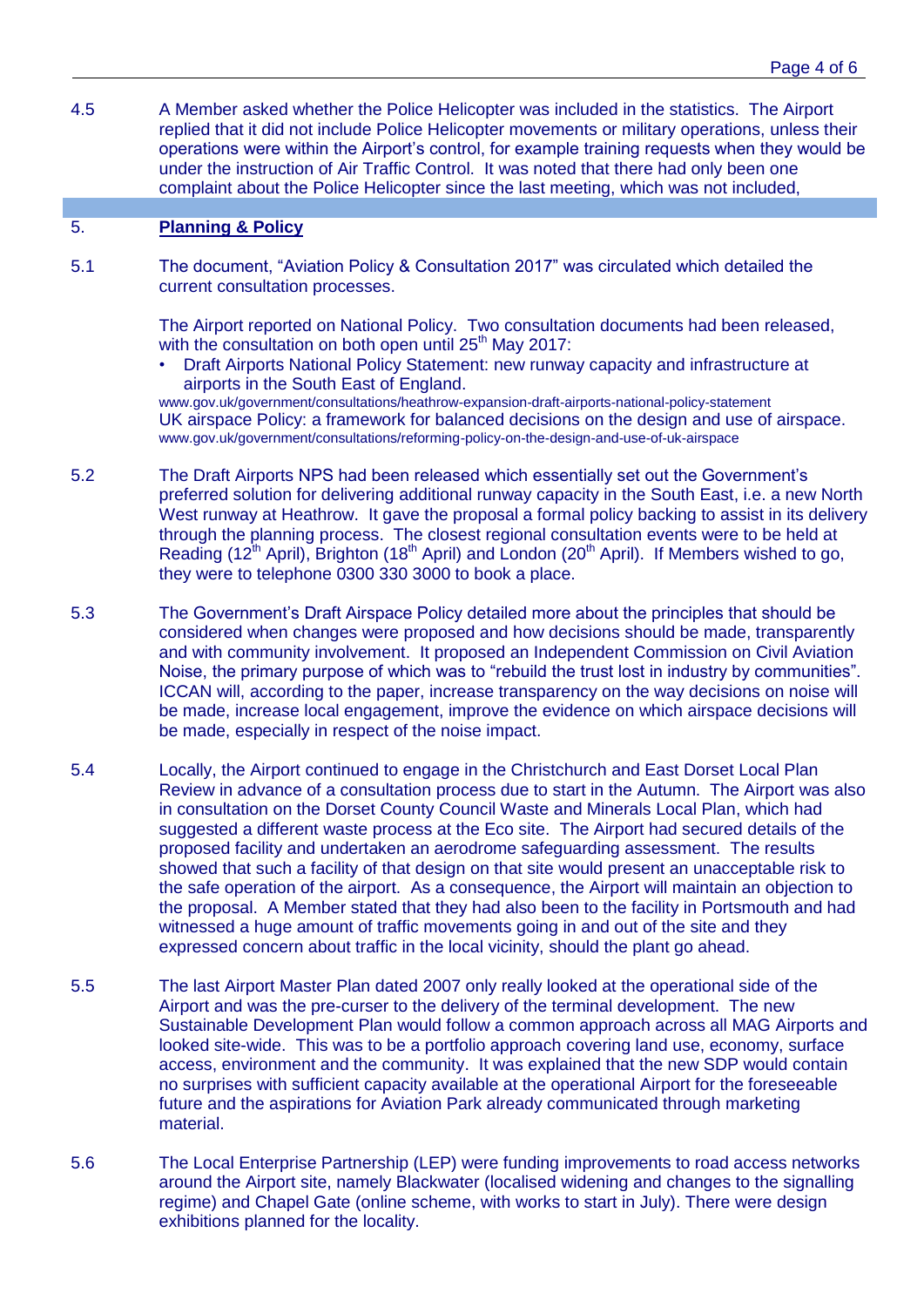A series of public exhibitions would be held regarding the works on the A338 with the message "come and view the plans". Exhibitions will be open for viewing between 2-8pm with Council Officers available between 4-7pm:

**Tuesday 7th and Wednesday 8th March** Littledown Leisure Centre, Chaseside, Bournemouth BH7 7DX

**Thursday 9th March and Friday 10th March** The Village Hotel, Deansleigh Road, Bournemouth BH7 7DZ

**Tuesday 14th and Wednesday 15th March** Hurn Sports Club, Avon Causeway, Hurn BH23 6DY

#### **Wednesday 22nd March**

Holdenhurst Village Hall, Holdenhurst Village Road, Bournemouth BH8 0EF

- 5.7 Other local issues were discussed, as follows.
- 5.8 Christchurch Borough Council had received a Travel Plan from Parkfield School to comply with condition of the permission and the Airport had sight of it this week. The Airport had considerable interest in the content and had concerns. The Airport had been contacted by the media and were to issue a statement, as follows*:*

*"We welcome the sustainable aspirations of Parkfield School's travel plan but we have serious concerns about the deliverability of the scheme, capacity and likely take-up rates of the proposals.*

*Our concerns are based on two things. Firstly, we are particularly worried that parents or carers who are dropping off or collecting pupils will create significant congestion on roads accessing the airport which will cause problems for our passengers, staff and the wider travelling public.*

*In addition, we see that the school is encouraging pupils to use the regular B1 airport bus service. There are serious safety concerns associated with this as pupils will have no safe pedestrian route between the school and the bus stop which is outside the arrivals terminal. This road is busy throughout the day and we believe the pupils will face significant risk when walking to and from the bus stop."* 

The Member for Hurn advised that she had been contacted by the media and she shared the Airport's concerns regarding traffic flow.

- 5.9 The off-site parking operator at Wonderland was in breach of their planning consent and it was understood that CBC were to instigate further enforcement proceedings.
- 5.10 Matcham Karting had been granted permission for a facility to the north of Chapel Lane. The scheme was under construction.
- 5.11 On Aviation Park West, the AIM development was almost complete, with a new car park, road and landscaping being finished off. Curtiss Wright was progressing with their occupation of the new unit, with approximately 500 staff to occupy the premises.